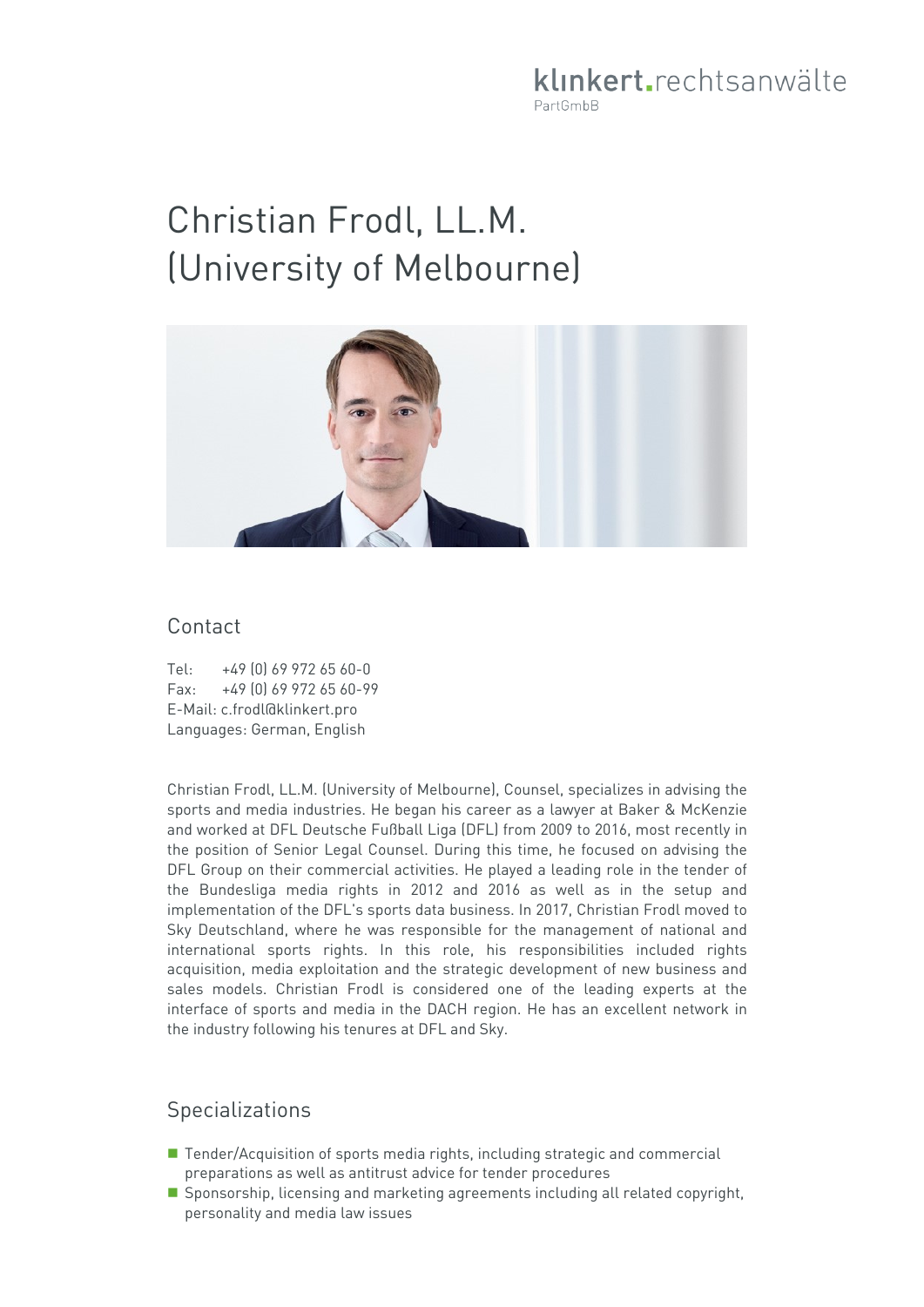- **Production and distribution agreements for the exploitation of media content** across all distribution channels and platforms
- Collection and marketing of sports data, including advice on all associated legal and commercial issues
- Development and establishment of new business, distribution and licensing models for sports/media rights
- Advising sports associations, clubs and sports corporations on corporate, association and club law issues

## Selected Matters/Projects

- Tenders for media exploitation rights for Bundesliga, Bundesliga 2 and Supercup matches by the DFL in 2012 and 2016.
- Strategic, economic and legal advice on the development of a business model of the DFL Group around the collection and marketing of official Bundesliga match data from 2010-2016
- Acquisition of national and international sports rights from UEFA, the DFL, the DFB, the HBL and the ATP for Sky Deutschland 2017-2021
- Development, contractual design and operational implementation of commercialization and distribution models for the exploitation of Sky Deutschland's sports/media rights 2017-2021

## Publications/Lectures

- Event owners' rights to sports data and its commercialisation in fantasy sports illustrated by the licensing schemes of the Bundesliga, International Sports Law Journal 2021 (online, [https://doi.org/10.1007/s40318-021-00191-1\)](https://doi.org/10.1007/s40318-021-00191-1)
- Neuer, Hummels, Müller, Götze & Co: the legal framework governing industrial relations in German professional football, International Sports Law Journal 1/2016, p.1
- Media & Broadcasting Rights in the Bundesliga, Football Legal #6 (November 2016), p. 60
- Wird Müller den Sieg festhalten? Zulässigkeit von Befristungen im Berufsfußball, Neue Zeitschrift für Arbeitsrecht 2015, p. 657, together with Andreas Katzer
- Commercialisation of sports data: Rights of event owners over information and statistics generated about their sports events, Marquette Sports Law Review 2015, p. 55
- Kapitalgesellschaften im Sport, in Galli/Elter/Gömmel/Holzhäuser/Straub (Hrsg.), Sportmanagement, 2. Auflage München 2012, p. 53, together with Thomas Dehesselles